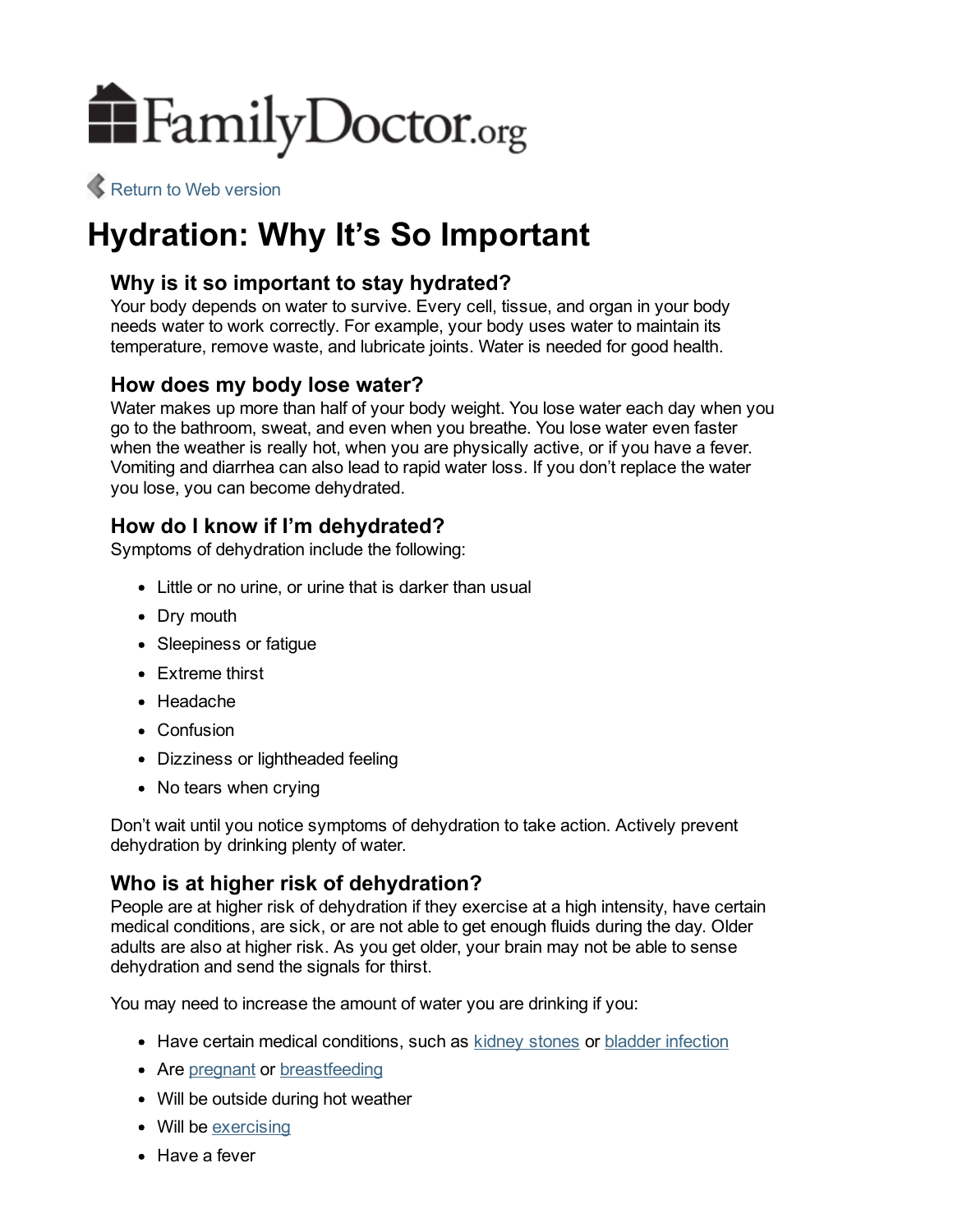- Have been vomiting or have diarrhea
- Are trying to lose [weight](http://familydoctor.org/familydoctor/en/prevention-wellness/food-nutrition/weight-loss/what-it-takes-to-lose-weight.html)

### How much water should I drink each day?

You may have heard different recommendations for daily water intake. Most people have been told they should drink 6 to 8 8-ounce glasses of water each day, which is a reasonable goal. However, different people need different amounts of water to stay hydrated. Most healthy people can stay well hydrated by drinking water and other fluids whenever they feel thirsty. For some people, fewer than 8 glasses may be enough. Other people may need more than 8 glasses each day.

If you are concerned that you are not drinking enough water, check your urine. If your urine is consistently colorless or light yellow, you are most likely staying well hydrated. Dark yellow or amber-colored urine is a sign of dehydration.

#### Besides water, what else can I consume to stay hydrated?

Water is the best option for staying hydrated. Other drinks and foods can help you stay hydrated, but some may add extra calories from sugar to your diet.

Drinks like fruit and vegetable juices, milk, and herbal teas can contribute to the amount of water you get each day. Even caffeinated drinks (for example, coffee, tea, and soda) can contribute to your daily water intake. A moderate amount of caffeine (200 to 300 milligrams) is not harmful for most people. This is about the amount in 2 to 4 8-ounce cups of coffee. However, it's best to limit caffeinated drinks because caffeine may cause some people to urinate more frequently, or feel anxious or jittery.

Water can also be found in fruits and vegetables (for example, watermelon, tomatoes, and lettuce) and in soup broths.

#### What about sports drinks and energy drinks?

For most people, water is all that is needed to maintain good hydration. However, if you are planning on exercising at a high intensity for longer than an hour, a sports drink may be helpful. It contains carbohydrates and electrolytes that can increase your energy and help your body absorb water.

Choose a sports drink wisely. They are often high in calories from [added](http://familydoctor.org/familydoctor/en/prevention-wellness/food-nutrition/sugar-and-substitutes/added-sugar-what-you-need-to-know.html) sugar and may contain high levels of sodium. Also, check the serving size. One bottle may contain several servings. If you drink the entire bottle, you may need to double or triple the amounts given on the [Nutrition](http://familydoctor.org/familydoctor/en/prevention-wellness/food-nutrition/nutrients/nutrition-how-to-read-a-nutrition-facts-label.html) Facts Label. Some sports drinks contain caffeine. If you use a sports drink that contains caffeine, be careful not to get too much caffeine in your diet.

Sports drinks are not the same as energy drinks. Energy drinks usually contain large amounts of caffeine and other stimulants (for example, guarana, ginseng, or taurine) that your body doesn't need. Most of these drinks are also high in added sugar. Many experts recommend that children and teens should not have energy drinks.

## Tips for staying hydrated

- Keep a bottle of water with you during the day. Purchasing bottled water is expensive and creates plastic bottle waste. Carry a reusable water bottle and fill it from the tap instead.
- If you don't like the taste of plain water, try adding a slice of lemon or lime to your drink.
- Be sure to drink water before, during, and after a workout.